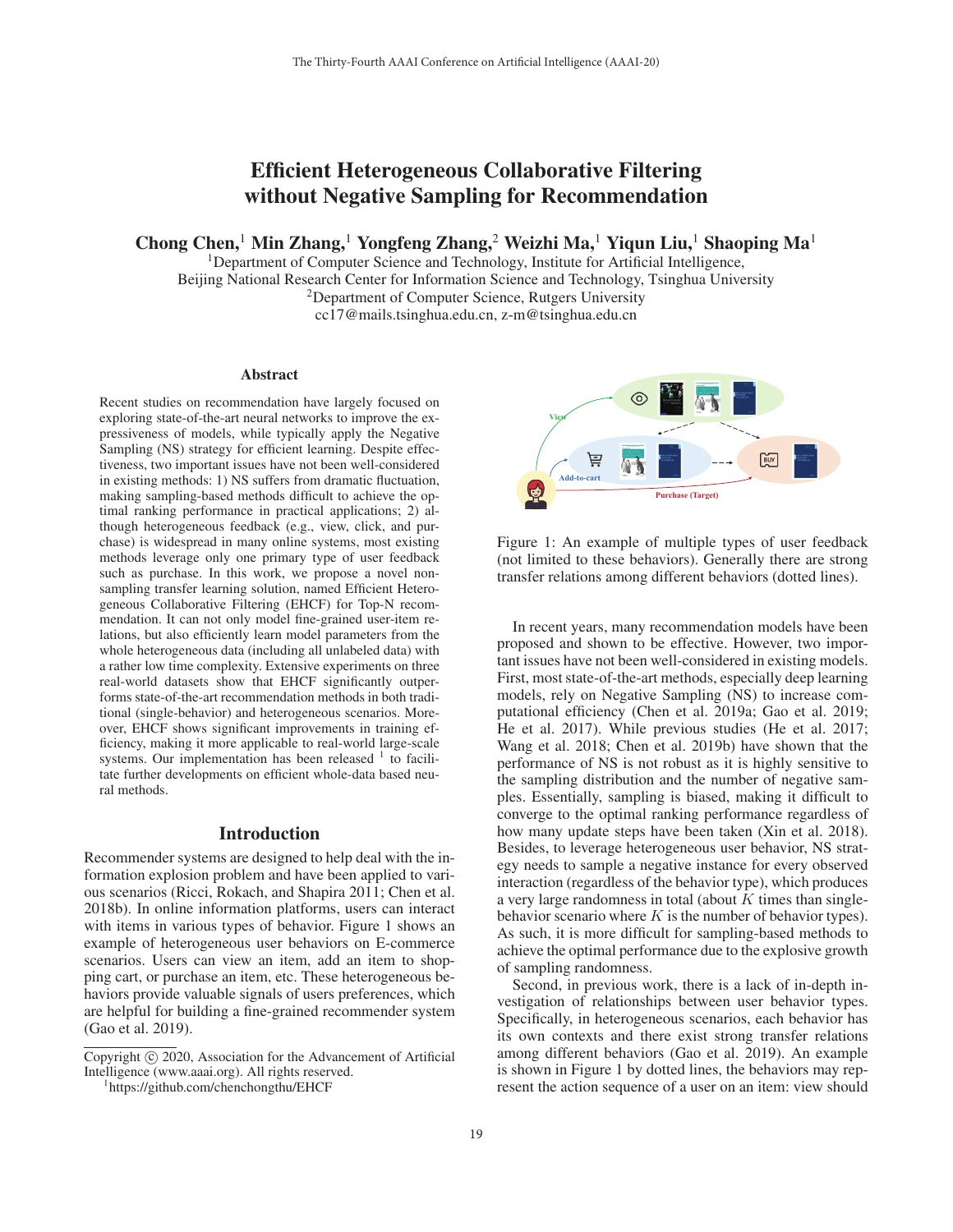happen prior to adding-to-cart and purchase, while purchase may happen after adding-to-cart or view. However, existing heterogeneous recommendation models either focus on extending the Matrix Factorization (MF) methods to perform multiple learning of different behaviors (Tang et al. 2016; Krohn-Grimberghe et al. 2012; Singh and Gordon 2008), or change the negative sampling strategy to enrich the training set from the auxiliary behavioral data (Ding et al. 2018; Loni et al. 2016; Qiu et al. 2018). As a result, these models have largely ignored the translation relationship among different behaviors.

In light of the above limitations, we propose a novel model named Efficient Heterogeneous Collaborative Filtering (EHCF). Particularly, we apply non-sampling optimization for our neural model, which is more effective and stable due to the consideration of all samples in each parameter update (Hu, Koren, and Volinsky 2008; He et al. 2016). To cope with the efficiency challenges caused by non-sampling strategy, we develop an efficient optimization method. Through rigorous mathematical analysis, we resolve computational bottlenecks in optimization by leveraging the sparsity of positive-only data. Moreover, to incorporate the behavior contexts, we link the model prediction of each behavior in a transfer manner. The prediction of a high-level behavior (i.e., purchase) is influenced by transferring the prediction of the low-level behavior (i.e., view). Through this way, the proposed model can capture the underlying contexts of each behavior. The main contributions of this work are as follows:

- We derive an efficient optimization method that solves the challenging problem of learning neural models from the whole data with a controllable time complexity.
- We propose a novel neural model named EHCF for recommendation, which correlates the prediction of each behavior in a transfer way to capture the complicated relations among different behaviors.
- Extensive experiments on three real-world recommendation datasets show that EHCF not only outperforms the state-of-the-art models in both traditional single-behavior and heterogeneous scenarios, but also has a rather fast training process.

#### Related Work

Heterogeneous Collaborative Filtering Heterogeneous Collaborative Filtering (CF) or multi-behavior CF (Loni et al. 2016) is an emerging branch in the research community of recommender systems. In previous work, Singh and Gordon (Singh and Gordon 2008) propose Collective Matrix Factorization model (CMF) to simultaneously factorize multiple user-item interactions with sharing item-side embeddings across matrices. CMF is then extended to leverage multiple user behaviors for recommender systems (Krohn-Grimberghe et al. 2012; Zhao et al. 2015). Recently, Gao et al. (Gao et al. 2019) propose a Neural Multi-Task Recommendation (NMTR) model, which combines the recent advances of NCF (He et al. 2017) and the efficacy of Multi-Task Learning (MTL) (Argyriou, Evgeniou, and Pontil 2007) to exploit heterogeneous user behaviors. Another line of research approaches heterogeneous problem from the perspective of learning (Ding et al. 2018; Loni et al. 2016; Qiu et al. 2018). Specifically, Loni et al. (Loni et al. 2016) propose an extension of Bayesian Personalized Ranking (BPR) (Rendle et al. 2009) to adapt the sampling rule from different types of behavior in training. Ding et al. (Ding et al. 2018) develop a margin-based pairwise learning framework when view-data is available. Through the literature review above, it can be found that the existing approaches proposed to handle heterogeneous feedback recommendation tasks are relatively simple. There is a lack of in-depth investigation of relationships between user feedback types, which is one of the main concerns of our EHCF model.

Model Learning from Positive-only Data Learning sparse features from positive-only data is a fundamental task. Generally, there are two strategies to learn from positive-only data: 1) NS strategy (Chen et al. 2019a; He et al. 2017; Rendle et al. 2009) that samples negative instances from unlabeled data; 2) whole-data based strategy (Hu, Koren, and Volinsky 2008; Pan et al. 2008; Liang et al. 2016) that sees all the unlabeled data as negative. Both strategies have pros and cons: NS strategy is more efficient, but may decrease the model's performance; whole-data based strategy leverages the full data with a potentially better coverage, but inefficiency can be an issue. To the best of our knowledge, existing deep learning based recommendation methods almost all rely on NS for efficient model learning. In previous work, some efforts have been devoted to resolving the inefficiency issue of wholedata based strategy. Most of them (e.g., (He et al. 2016; Pilászy, Zibriczky, and Tikk 2010; Chen et al. 2018a)) are based on Alternating Least Squares (ALS) (Hu, Koren, and Volinsky 2008). Unfortunately, ALS based methods are not applicable to neural models which use Gradient Descent (GD) for optimization. Recently, (Xin et al. 2018) and (Yuan et al. 2018) design fast Batch Gradient Descent (BGD) methods to learn from all training examples. However, they only focus on optimizing traditional models. Distinct from previous studies, we derive a novel loss that can be used to learn neural models efficiently from the whole positive and unlabeled data.

## Efficient Heterogeneous Collaborative Filtering

In this section, we first formally define the heterogeneous collaborative filtering problem, then introduce our proposed EHCF model in detail.

### Problem Formulation

Suppose we have users  $U$  and items  $V$  in the dataset, and we use the index  $u$  to denote a user and  $v$  to denote an item. Let  ${R_{(1), R_{(2)}, ..., R_{(K)}}$  denote the user-item interaction matrices for all the  $K$  types of behaviors, where  $\mathbf{R}_{(k)} = [R_{(k)uv}]_{|\mathbf{U}|\times|\mathbf{V}|} \in \{0,1\}$  indicates whether user u has interacted with item  $v$  under behavior  $k$ . Generally, heterogeneous collaborative filtering has a target behavior to be optimized, which is denoted as  $\mathbf{R}_{(K)}$ . An example of the target behavior is the purchase behavior in E-commerce, and other behaviors can include the view, click, adding to cart,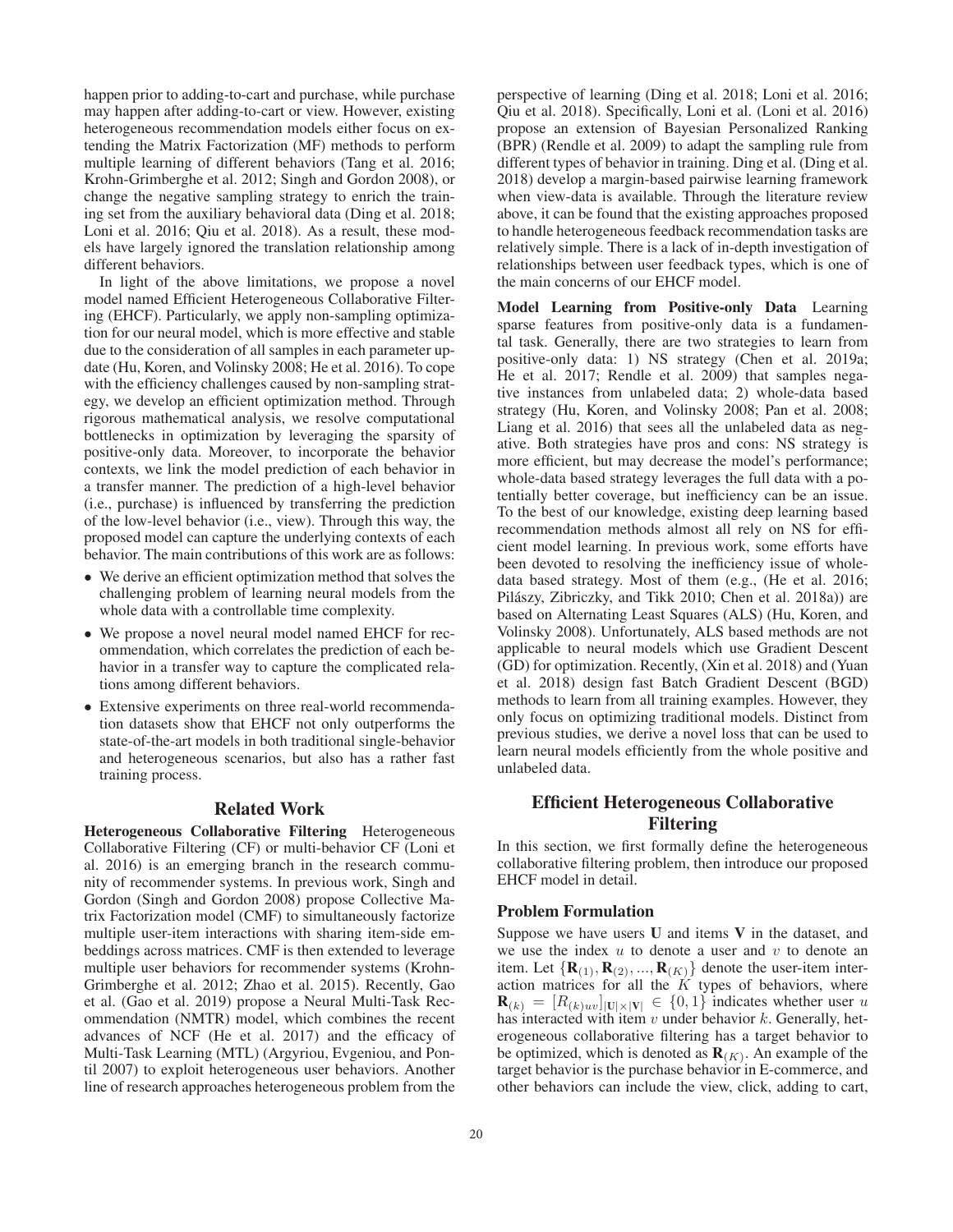

Figure 2: An overview of EHCF model. (a) Illustration of the model framework. (b) An example of the relationships among behaviors, where  $h_1$ ,  $h_2$ , and  $h_3$  denotes the prediction functions of behaviors: view, add-to-cart, and purchase, respectively (note that EHCF is not limited to these examples). (c) Illustration of the transfer scheme of two relational behaviors.

etc. The task of heterogeneous collaborative filtering is to estimate the likelihood  $R_{(K)uv}$  that a user u will interact with an item  $v$  under the target behavior. The items (uninteracted under the target behavior) are ranked in descending order of  $R_{(K)uv}$  to provide the Top-N item recommendation list.

### Model Overview

The overall EHCF model is described in Figure 2. Users and items are first converted to dense vector representations through an embedding layer. Note that distinct from previous work that typically input a user-item pair  $(u, v)$ , we use a user and all his/her item interactions as inputs in our framework. Besides, instead of applying a sampling-based strategy to optimize the interaction between user and item, we propose an efficient optimization method to learn the model from the whole data without sampling. To make it reasonable under the paradigm of representation learning, we share the embedding layer of users and items for the modeling of all behavior types. Then for each user-item instance  $(u, v)$ , a mapping function is defined as:

$$
\phi(\mathbf{p}_u, \mathbf{q}_v) = \mathbf{p}_u \odot \mathbf{q}_v \tag{1}
$$

where  $\mathbf{p}_u \in \mathbb{R}^d$  and  $\mathbf{q}_v \in \mathbb{R}^d$  are latent vectors of user u and item v, d denotes the embedding size, and  $\odot$  denotes the element-wise product of vectors.

To predict the likelihood of multiple behaviors with the same input, it is essential to learn a separated prediction layer for each behavior. Let  $\mathbf{h}_k$  denotes the prediction layer for the k-th behavior, the likelihood that  $u$  will perform the  $k$ -th behavior on  $v$  is estimated by:

$$
\hat{R}_{(k)uv} = \mathbf{h}_k^T(\mathbf{p}_u \odot \mathbf{q}_v) = \sum_{i=1}^d h_{k,i} p_{u,i} q_{v,i}
$$
 (2)

#### Transfer-based Multi-Behavior Prediction

As discussed in the introduction, generally there are certain transfer relations among users' behaviors in real life (Figure

1). So the predictive layers for different behaviors should be related to each other, rather than being independent. To capture the transfer features, we enforce that the prediction on a behavior lies in the predictions of its precedent behaviors. Motivated by transfer mechanisms in knowledge representations (Bordes et al. 2013), we assume that the relationships between two behaviors can also be portrayed as translations in the representation space. Specifically, the transfer scheme of two relational behaviors (from  $\mathbf{h}_t$  to  $\mathbf{h}_k$ ) is defined as:

$$
f_{\mathbf{h}_t \to \mathbf{h}_k} = \mathbf{h}_t \mathbf{M}_{tk} + \mathbf{r}_{tk} \tag{3}
$$

where  $M_{tk} \in \mathbb{R}^{d \times d}$  is a transfer matrix which projects  $h_t$ from the  $t$ -th behavior space to the  $k$ -th behavior space.  $\mathbf{r}_{tk} \in \mathbb{R}^d$  is the bias vector. A graphical illustration of the transfer scheme is shown in Figure 2(c). Based on that, the prediction layer of the k-th behavior is calculated as:

$$
\mathbf{h}_k = \sum_t (f_{\mathbf{h}_t \to \mathbf{h}_k}) = \sum_t (\mathbf{h}_t \mathbf{M}_{tk} + \mathbf{r}_{tk})
$$
(4)

where  $t$  denotes the precedent behaviors of the  $k$ -th behavior. The initial behavior which has no precedent relation (e.g., view) is randomly initialized.

Our transfer-based prediction is not only able to incorporate heterogeneous user behaviors, but also particularly useful for predicting the preference of inactive users that have few data on the target behavior. Typically, the data of low-level behaviors (e.g., view) is easier to collect and has a larger volume than the target behavior (e.g., purchase).

#### Efficient Optimization without Sampling

We introduce the efficient optimization method without sampling in this section, which is the basis for learning our model from the whole heterogeneous feedback data. For positive-only data, the observed interactions are rather limited, and non-observed examples are of a much larger scale. To learn model parameters, Hu and Volinsky (Hu, Koren, and Volinsky 2008) introduce a weighted regression loss,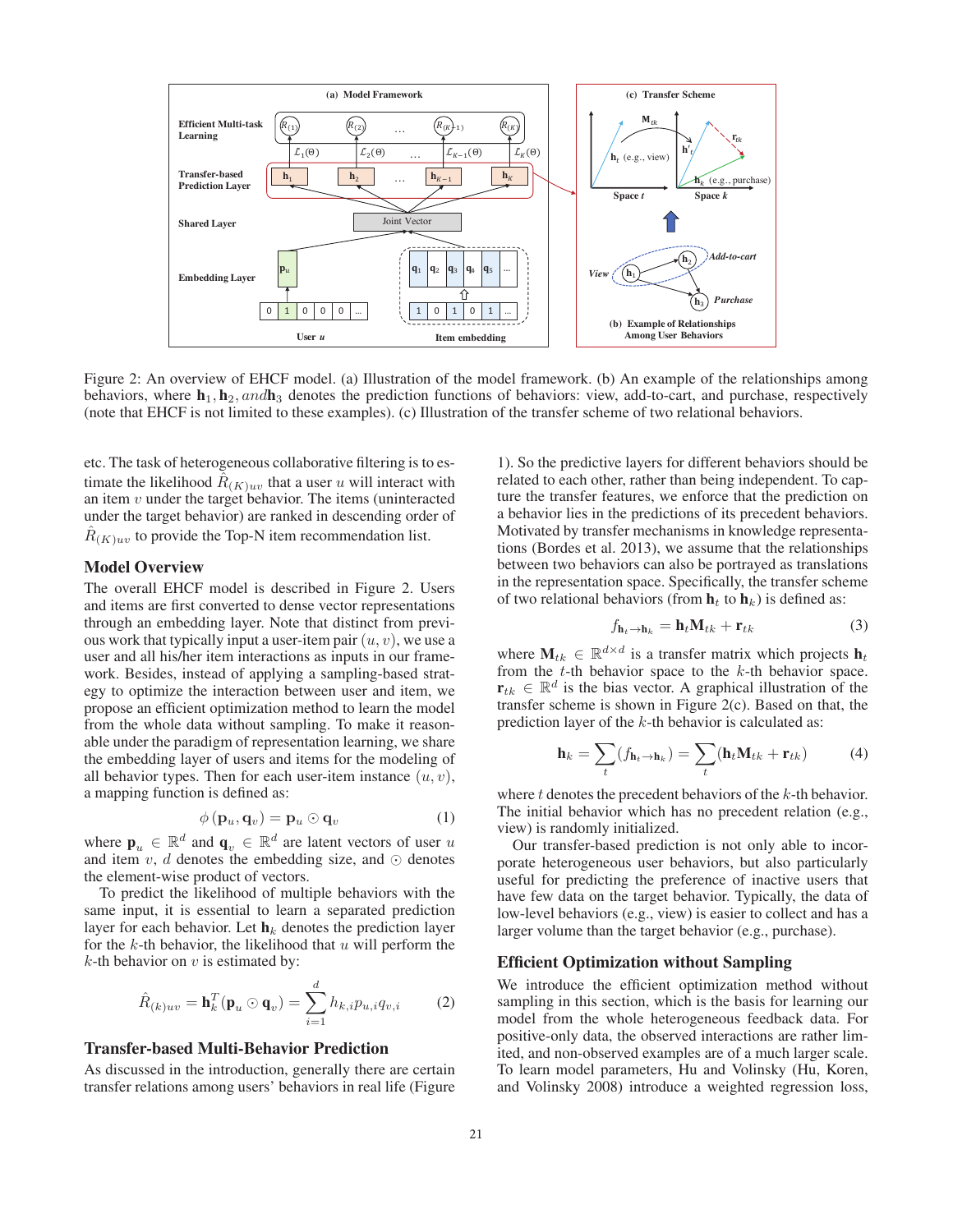which associates a confidence to each prediction in the implicit data matrix. Following this idea, for a batch of users B and the whole item set V, the loss of a single behavior matrix  $\mathbf{R}_{(k)}$  is:

$$
\mathcal{L}_{k}(\Theta) = \sum_{u \in \mathbf{B}} \sum_{v \in \mathbf{V}} c_{uv}^{k} (R_{(k)uv} - \hat{R}_{(k)uv})^{2}
$$
  
= 
$$
\sum_{u \in \mathbf{B}} \sum_{v \in \mathbf{V}} c_{uv}^{k} (R_{(k)uv}^{2} - 2R_{(k)uv}\hat{R}_{(k)uv} + \hat{R}_{(k)uv}^{2})
$$
(5)

where  $c_{uv}^k$  denotes the weight of entry  $R_{(k)uv}$ . As can be seen, the time complexity of computing this loss is  $O(|\mathbf{B}||\mathbf{V}|d)$ , which means the straightforward way to calculate gradients is generally unaffordable in practice.

While note that in positive-only data, the non-observed instances are usually set to a label of  $R_{(k)uv} = 0$  (He et al. 2016; Wang et al. 2018; Yuan et al. 2018). So the nonobserved  $R_{(k)uv}$  can be eliminated to simplify the equation. Also, the loss of non-observed data can be expressed by the residual between the loss of all data and that of positive data. We have the following derivation:

$$
\tilde{\mathcal{L}}_{k}(\Theta) = -2 \sum_{u \in \mathbf{B}} \sum_{v \in \mathbf{V}^{k+}} c_{uv}^{k+} R_{(k)uv} \hat{R}_{(k)uv} + \sum_{u \in \mathbf{B}} \sum_{v \in \mathbf{V}} c_{uv}^{k} \hat{R}_{(k)uv}^{2}
$$
\n
$$
= \sum_{u \in \mathbf{B}} \sum_{v \in \mathbf{V}^{k+}} \left( (c_{uv}^{k+} - c_{uv}^{k-}) \hat{R}_{(k)uv}^{2} - 2c_{uv}^{k+} R_{(k)uv} \hat{R}_{(k)uv} \right)
$$
\n
$$
+ \sum_{u \in \mathbf{B}} \sum_{v \in \mathbf{V}} c_{uv}^{k-} \hat{R}_{(k)uv}^{2}
$$
\n(6)

where the Θ-invariant constant value has be eliminated,  $\mathcal{L}_{k}^{P}(\Theta)$  denotes the loss for positive data, and  $\mathcal{L}_{k}^{A}(\Theta)$  denotes the loss for all data. Thus,  $\mathcal{L}_k(\Theta)$  can be seen as a combination of the loss of positive data and the loss of all data. And the loss of unlabeled data has been eliminated. The new computational bottleneck lies in  $\mathcal{L}_{k}^{A}(\Theta)$  now.

Recall the prediction of  $\hat{R}_{(k)uv}$  (Eq.(2)), based on a decouple manipulation for the inner product operation, the summation operator and elements in  $\mathbf{p}_u \& \mathbf{q}_v$  can be rearranged:

$$
\hat{R}_{(k)uv}^{2} = \sum_{i=1}^{d} h_{k,i} p_{u,i} q_{v,i} \sum_{j=1}^{d} h_{k,j} p_{u,j} q_{v,j}
$$
\n
$$
= \sum_{i=1}^{d} \sum_{j=1}^{d} (h_{k,i} h_{k,j}) (p_{u,i} p_{u,j}) (q_{v,i} q_{v,j})
$$
\n(7)

By substituting Eq.(7) in  $\mathcal{L}_{k}^{A}(\Theta)$ , there emerges a nice structure: usually  $c_{uv}^{k-}$  is a uniform (Hu, Koren, and Volinsky 2008) or item-dependent (Liang et al. 2016) parameter  $c_v^{k-}$ , so the interaction between  $p_{u,i}$  and  $q_{v,i}$  can be properly separated. Then, the optimization of  $\sum_{v \in \mathbf{V}} c_v^{k-1} q_{v,i} q_{v,j}$  and  $\sum_{u \in \mathbf{B}} p_{u,i} p_{u,j}$  are independent from each other, and we can achieve a significant speed-up by precomputing the two terms. The final efficient whole-data based loss for a single  $k$ -th behavior is as follows:

$$
\tilde{\mathcal{L}}_k(\Theta) = \mathcal{L}_k^P(\Theta)
$$
\n
$$
+ \sum_{i=1}^d \sum_{j=1}^d \left( (h_{k,i} h_{k,j}) \left( \sum_{u \in \mathbf{B}} p_{u,i} p_{u,j} \right) \left( \sum_{v \in \mathbf{V}} c_v^{k-} q_{v,i} q_{v,j} \right) \right)
$$
\n(8)

The rearrangement of nested sums in  $\mathcal{L}_{k}^{A}(\Theta)$  is the key transformation that allows the fast optimization. The computing complexity of  $\mathcal{L}_{k}^{A}(\Theta)$  is reduced from  $O(|\mathbf{B}||\mathbf{V}|d)$  to  $O((|\mathbf{B}|+|\mathbf{V}|)d^2)$ . Note that in this section we present a userbased batch optimization loss, the item-based loss can also be derived in the same way.

#### Multi-Task Learning

Multi-task learning (MTL) is a paradigm that performs joint training on the models of different but correlated tasks, so as to obtain a better model for each task (Argyriou, Evgeniou, and Pontil 2007). We propose a MTL objective function defined as follows:

$$
\mathcal{L}(\Theta) = \sum_{k=1}^{K} \lambda_k \tilde{\mathcal{L}}_k(\Theta)
$$
\n(9)

where K is the number of types of users' behavior,  $\lambda_k$  is added to control the influence of the k-th behavior on the joint training, which is a hyper-parameter to be specified for different datasets. We additionally enforce that  $\sum_{k=1}^{K} \lambda_k =$ 1 to facilitate the tuning of these hyper-parameters.

Our efficient optimization method can be naturally implemented in modern machine learning tools like Tensorflow and PyTorch. To optimize the objective function, we use mini-batch Adagrad (Duchi, Hazan, and Singer 2011) as the optimizer. Its main advantage is that the learning rate can be self-adaptive during the training phase, which eases the pain of choosing a proper learning rate. Dropout is an effective solution to prevent neural networks from overfitting (Srivastava et al. 2014), which is also adopted in our model.

#### **Discussion**

We first discuss the time complexity of our model, in Eq.(8), updating a batch of users for the  $k$ -th behavior takes  $O((|\mathbf{B}| + |\mathbf{V}|)\tilde{d}^2 + |\mathcal{R}_{\mathbf{B}}^k|d)$  time, where  $\mathcal{R}_{\mathbf{B}}^k$  denotes positive item interactions of this batch of users under the  $k$ -th behavior. When updating the whole model through multitask learning for all the  $K$  types of behavior, one batch takes  $O(K(|\mathbf{B}| + |\mathbf{V}|)d^2 + \sum_{k=1}^{K} |\mathcal{R}_{\mathbf{B}}^k|d)$  time (the time overhead of behavior transferring is rather small and can be ignored). For the original regression loss (Eq.(5)), it takes  $\widetilde{O}(K|\mathbf{B}||\mathbf{V}|d)$  time. Since  $|\widetilde{\mathcal{R}}_{\mathbf{B}}^{k}| \ll |\mathbf{B}||\mathbf{V}|$  and  $d \ll |\mathbf{B}|$  in practice, the computional complexity of our model is reduced by several magnitudes. Moreover, since no approximation is introduced during the derivation process, the optimization results are exactly the same as the original wholedata based regression loss. It is also noteworthy that our EHCF model is applicable to traditional single-behavior recommendation by optimizing the target behavior loss only.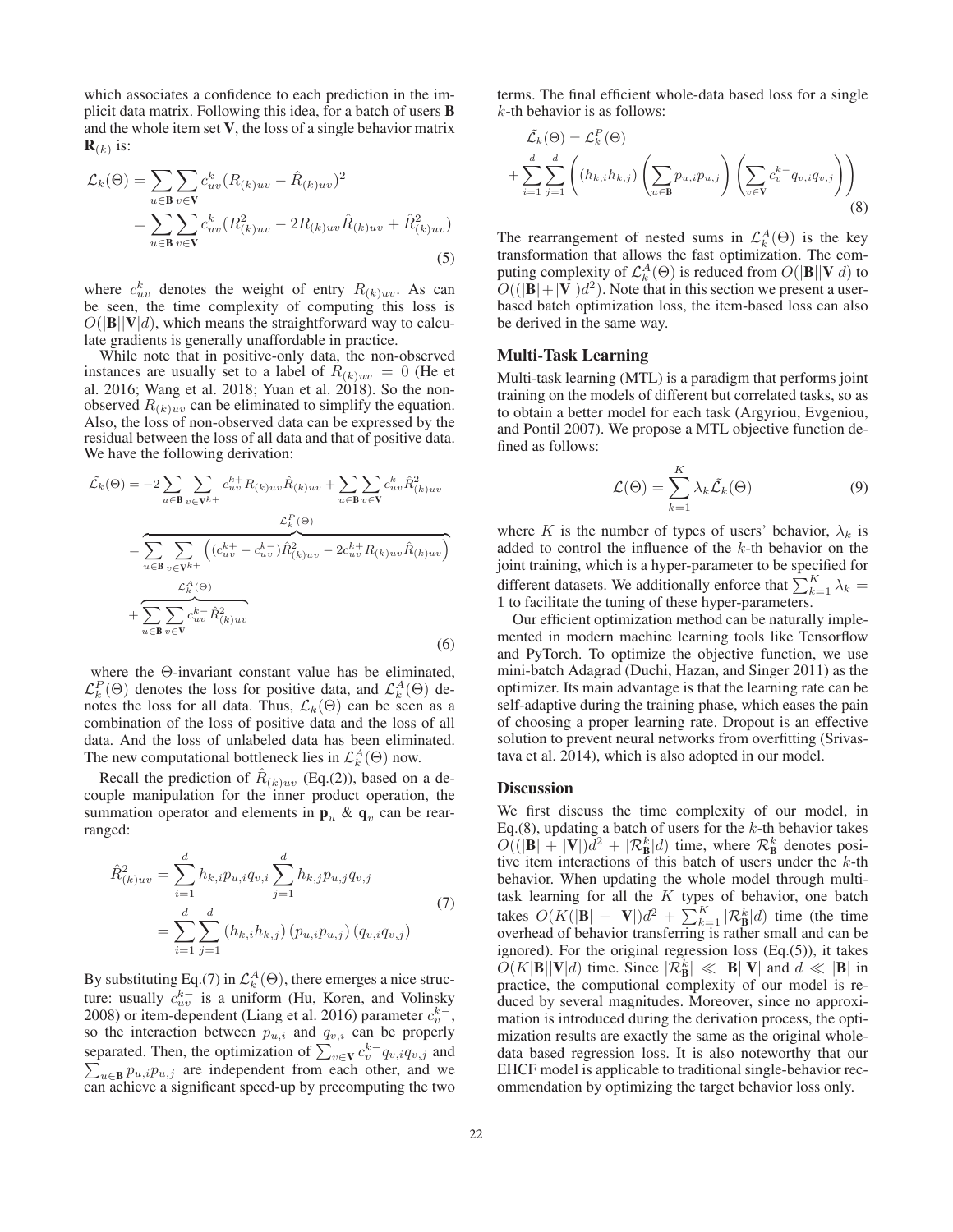Table 1: Statistical details of the evaluation datasets.

| <b>Dataset</b>   | #User  | #Item  | #View                    | #Add-to-cart             | #Purchase |  |
|------------------|--------|--------|--------------------------|--------------------------|-----------|--|
| <b>Movielens</b> | 6.940  | 3.706  | $\overline{\phantom{a}}$ | $\overline{\phantom{0}}$ | 1.000.209 |  |
| <b>Beibei</b>    | 21.716 | 7.977  | 2.412.586                | 642.622                  | 304,576   |  |
| <b>Taobao</b>    | 48.749 | 39.493 | 1.548.126                | 193,747                  | 259,747   |  |

As fast whole-data based learning is a challenging problem, the designed efficient optimization method is still preliminary. It is now limited to learn models with linear prediction layer, because the rearrange operation in Eq.(7) requires the prediction of  $R_{(k)uv}$  to be linear. We leave the extension of the method as future work.

### Experiments and Results

### Experimental Settings

Datasets We conduct extensive experiments on three realworld recommendation system datasets. 1) *Movielens-1M* <sup>2</sup> (Harper and Konstan 2016) is a single-behavior dataset, 2) *Beibei* <sup>3</sup> (Gao et al. 2019), and 3) *Taobao* <sup>4</sup> (Zhu et al. 2018) contain heterogeneous user behaviors (view, add-to-cart, and purchase). The datasets were constructed following previous work (Ding et al. 2018; Gao et al. 2019). First, we merge the duplicated user-item interactions by keeping the earliest one. Second, we filter out users and items with less than 5 purchase interactions. After that, the last purchase records of users are used as test data, the second last records are used as validation data, and the remaining records are used for training. The statistical details of these datasets are summarized in Table 1.

Baselines We compare the performance of our EHCF model with the various recommendation methods, which can be divided into two groups based on whether it models single-behavior or heterogeneous data. The compared single-behavior methods include:

- BPR (Rendle et al. 2009), a widely used pairwise learning method for item recommendation.
- ExpoMF (Liang et al. 2016), a whole-data based MF method which treats all missing interactions as negative and weighs them by item popularity.
- NCF (He et al. 2017), a state-of-the-art deep learning method which combines MF with a multilayer perceptron (MLP) model for item ranking.

The second group that can leverage heterogeneous data are as follows:

- CMF (Zhao et al. 2015), it decomposes the data matrices of multiple behavior types simultaneously.
- MC-BPR (Loni et al. 2016), it adapts the negative sampling rule in BPR for heterogeneous data.
- NMTR (Gao et al. 2019), a state-of-the-art heterogeneous method, which combines the recent advances of NCF modeling and the efficacy of multi-task learning.

2 https://grouplens.org/datasets/movielens/1m/

Evaluation Methodology We apply the widely used leave-one-out technique (Gao et al. 2019; Rendle et al. 2009; Wang et al. 2018) and then adopt two popular metrics, HR (Hit Ratio) and NDCG (Normalized Discounted Cumulative Gain), to judge the performance of the ranking list. HR is a recall-based metric, measuring whether the testing item is in the Top-N list, while NDCG is positionsensitive, which assigns higher score to hits at higher positions. Note that for a user, our evaluation protocol ranks *all unobserved items* in the training set. Through this way, the obtained results are more persuasive than ranking a random subset of negative times only (Gao et al. 2019; Dacrema, Cremonesi, and Jannach 2019).

Parameter settings We search for the optimal parameters on validation data and evaluate the model on test data. For the parameters of baseline models, we refer to their original papers and follow their tuning strategies. After the tuning process, the batch size is set to 512, the size of the latent factor dimension  $d$  is set to 64. The learning rate is set to 0.05, and the dropout ratio  $\rho$  is set to 0.8 for Movielens, and 0.5 for Beibei & Taobao to prevent overfitting. We set the negative sampling ratio as 4 for sampling-based methods, an empirical value that shows good performance.

#### Performance Comparison

The results of the comparison of different methods on three datasets are shown in Table 2. We investigate the Top-N performance with  $N$  setting to [10, 50, 100, 200]. From the results, the following observations can be made:

1) The methods using heterogeneous feedback generally outperform methods that only making use of purchase behavior, which shows the complementarity of users heterogeneous feedback. 2) The methods using whole-data based learning strategies generally perform better than samplingbased methods. For example, in Table 2, the performances of ExpoMF are better than BPR; and our EHCF outperforms all the baselines. This is consistent with previous work (Yuan et al. 2018; Xin et al. 2018), which indicates that regardless of what sampler is utilized or how many updates are taken, sampling is still a biased approach. 3) Our EHCF significantly outperforms the state-of-the-art CF methods in both traditional (single-behavior) and heterogeneous scenarios. In particular, compared to NMTR – a recently proposed heterogeneous deep learning model, EHCF exhibits remarkable average improvements of 47.5% on Beibei dataset and 57.1% on Taobao dataset.

Discussion on the Remarkable Improvements Although sampling has been widely adopted in previous work, it is still reasonable to argue that sampling is not suitable for learning from heterogeneous behavior data. To generate a training instance, sampling-based methods (e.g., MC-BPR, NMTR) need to sample a negative instance for every observed interaction (regardless of the behavior type). This produces a very large randomness in total  $(K$  times than single-behavior scenario), and can ignore many important instances. Different from previous work, the parameters in our model are jointly optimized on the whole data. This explains why our EHCF outperforms EHCF-sin by 79.4%

<sup>&</sup>lt;sup>3</sup> Provided by the authors of (Gao et al. 2019)

<sup>4</sup> https://tianchi.aliyun.com/dataset/dataDetail?dataId=649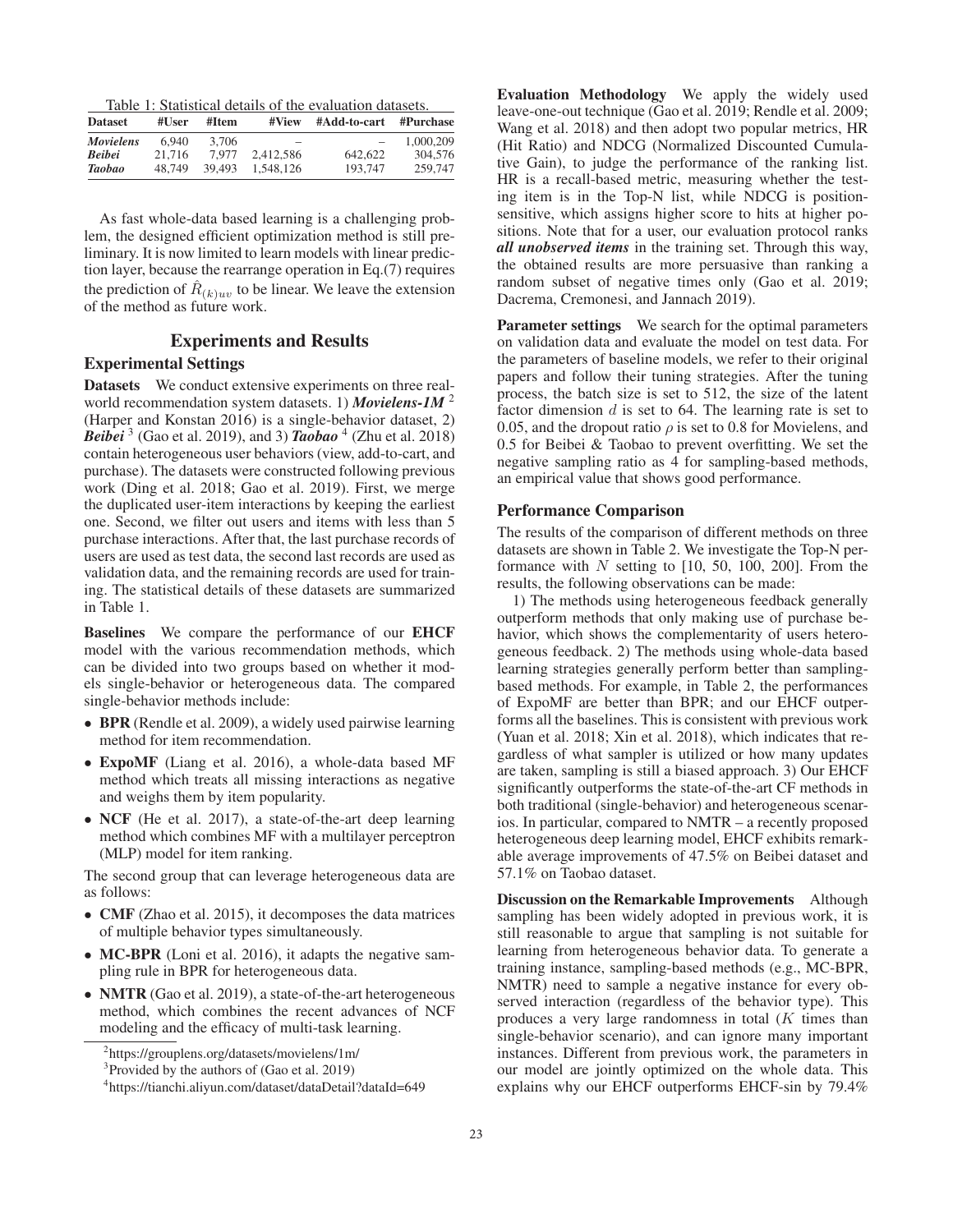| Movielens-1M         |                             | HR@10            | HR@50            | HR@100           | HR@200           | NDCG@10          | NDCG@50          | NDCG@100         | <b>NDCG@200</b>  |
|----------------------|-----------------------------|------------------|------------------|------------------|------------------|------------------|------------------|------------------|------------------|
| <b>Single</b>        | <b>BPR</b><br><b>ExpoMF</b> | 0.0822<br>0.0892 | 0.2637<br>0.2808 | 0.4048<br>0.4253 | 0.5710<br>0.5864 | 0.0418<br>0.0457 | 0.0757<br>0.0764 | 0.0986<br>0.1053 | 0.1217<br>0.1309 |
|                      | <b>NCF</b>                  | 0.0936           | 0.2902           | 0.4316           | 0.6023           | 0.0481           | 0.0837           | 0.1097           | 0.1324           |
|                      | <b>EHCF-Sin</b>             | $0.1025**$       | $0.3104**$       | $0.4597**$       | $0.6177**$       | $0.0508**$       | $0.0934**$       | $0.1169**$       | $0.1392**$       |
| <b>Beibei</b>        |                             | HR@10            | HR@50            | HR@100           | HR@200           | NDCG@10          | NDCG@50          | <b>NDCG@100</b>  | <b>NDCG@200</b>  |
|                      | <b>BPR</b>                  | 0.0437           | 0.1246           | 0.2192           | 0.3057           | 0.0213           | 0.0407           | 0.0539           | 0.0689           |
| <b>Single</b>        | <b>ExpoMF</b>               | 0.0452           | 0.1465           | 0.2246           | 0.3282           | 0.0227           | 0.0426           | 0.0553           | 0.0723           |
|                      | <b>NCF</b>                  | 0.0441           | 0.1562           | 0.2343           | 0.3583           | 0.0225           | 0.0445           | 0.0584           | 0.0757           |
|                      | <b>EHCF-Sin</b>             | $0.0464**$       | $0.1637**$       | $0.2586**$       | $0.3743**$       | $0.0247**$       | $0.0484**$       | $0.0639**$       | $0.0799**$       |
|                      | CMF                         | 0.0482           | 0.1582           | 0.2843           | 0.4288           | 0.0251           | 0.0462           | 0.0661           | 0.0852           |
|                      | <b>MC-BPR</b>               | 0.0504           | 0.1743           | 0.2755           | 0.3862           | 0.0254           | 0.0503           | 0.0653           | 0.0796           |
| <b>Heterogeneous</b> | <b>NMTR</b>                 | 0.0524           | 0.2047           | 0.3189           | 0.4735           | 0.0285           | 0.0609           | 0.0764           | 0.0968           |
|                      | <b>EHCF</b>                 | $0.0608**$       | $0.3316**$       | $0.4312**$       | $0.5460**$       | $0.0325**$       | $0.1213**$       | $0.1374**$       | $0.1535**$       |
| <b>Taobao</b>        |                             | HR@10            | HR@50            | HR@100           | HR@200           | NDCG@10          | NDCG@50          | <b>NDCG@100</b>  | <b>NDCG@200</b>  |
|                      | <b>BPR</b>                  | 0.0376           | 0.0708           | 0.0871           | 0.1035           | 0.0227           | 0.0269           | 0.0305           | 0.0329           |
| <b>Single</b>        | <b>ExpoMF</b>               | 0.0386           | 0.0713           | 0.0911           | 0.1068           | 0.0238           | 0.0270           | 0.0302           | 0.0334           |
|                      | <b>NCF</b>                  | 0.0391           | 0.0728           | 0.0897           | 0.1072           | 0.0233           | 0.0281           | 0.0321           | 0.0345           |
|                      | <b>EHCF-Sin</b>             | $0.0398*$        | $0.0743**$       | $0.0936**$       | $0.1141**$       | $0.0244*$        | $0.0298**$       | $0.0339**$       | $0.0372**$       |
|                      | <b>CMF</b>                  | 0.0483           | 0.0774           | 0.1185           | 0.1563           | 0.0252           | 0.0293           | 0.0357           | 0.0379           |
|                      | <b>MC-BPR</b>               | 0.0547           | 0.0791           | 0.1264           | 0.1597           | 0.0263           | 0.0297           | 0.0361           | 0.0397           |
| <b>Heterogeneous</b> | <b>NMTR</b>                 | 0.0585           | 0.0942           | 0.1368           | 0.1868           | 0.0278           | 0.0334           | 0.0394           | 0.0537           |
|                      | <b>EHCF</b>                 | $0.0717**$       | $0.1618**$       | $0.2211**$       | $0.2921**$       | $0.0403**$       | $0.0594**$       | $0.0690**$       | $0.0789**$       |

Table 2: Performance of different models on three datasets. \* and \*\* denotes the statistical significance for  $p < 0.05$  and  $p <$ 0.01, respectively, compared to the best baseline.

Table 3: Performance of variants of EHCF on Taobao dataset.

|                       | <b>Taobao</b>               | HR@10      | HR@50      | HR@100     | HR@200     | NDCG@10    | NDCG@50    | NDCG@100   | NDCG@200   |
|-----------------------|-----------------------------|------------|------------|------------|------------|------------|------------|------------|------------|
| Data Ablation         | <b>Purchase</b>             | 0.0398     | 0.0743     | 0.0936     | 0.1141     | 0.0244     | 0.0298     | 0.0339     | 0.0372     |
|                       | Purchase&Add-to-cart        | 0.0612     | 0.1187     | 0.1569     | 0.2008     | 0.0297     | 0.0465     | 0.0527     | 0.0589     |
|                       | <b>Purchase &amp; View</b>  | 0.0673     | 0.1438     | 0.2061     | 0.2824     | 0.0384     | 0.0493     | 0.0593     | 0.0700     |
| <b>Model Ablation</b> | <b>Without Transferring</b> | 0.0633     | 0.1112     | 0.1525     | 0.2088     | 0.0312     | 0.0389     | 0.0457     | 0.0535     |
|                       | <b>Without MTL</b>          | 0.0611     | 0.1171     | 0.1552     | 0.2003     | 0.0304     | 0.0448     | 0.0509     | 0.0573     |
| <b>Full Model</b>     | <b>EHCF</b>                 | $0.0717**$ | $0.1618**$ | $0.2211**$ | $0.2921**$ | $0.0403**$ | $0.0594**$ | $0.0690**$ | $0.0789**$ |

on Beibei and 108.8% on Taobao, while the state-of-theart NMTR only outperforms NCF by 34.6% and 46.9% on the two datasets (consistent with (Gao et al. 2019)). Existing sampling-based heterogeneous methods have not fully leveraged the auxiliary behavior data, which is also one of the major points of this work.

### Ablation Study

To understand the effectiveness of auxiliary behavior data, transfer based prediction, and multi-task learning strategy, we conduct experiments with several variants of EHCF. Note that without transferring, the prediction layer of each behavior  $(h_k)$  is randomly initialized and independent. Without MTL, the prediction of each behavior is trained alternately within an epoch. The results on Taobao dataset are recorded in Table 3 and the results on Beibei dataset are similar.

As shown in the table, both adding view data and cart data to our model lead to improvements, which verify the effectiveness of auxiliary behaviors for user preference modeling. The remarkable improvements of our methods also show the necessary of applying non-sampling strategy for learning from heterogeneous feedback. Besides, variants without

transferring and without MTL both perform worse than the full EHCF model, which verifies the effectiveness of the proposed transfer-based prediction layer and multi-task training component.

### Efficiency Analysis

We conduct further experiments to explore the training efficiencies of our EHCF and two state-of-the-art neural recommendation methods: NCF and NMTR. In our experiments, the neural models are all trained on a single NVIDIA GeForce GTX TITAN X GPU. The runtime results are shown in Table 4. From the table, first, the training time cost of EHCF is much less than that using original regression loss (Eq.(4)), which verifies that the derived loss can be learned more efficiently. Second, the training of EHCF is much faster on both single-behavior data and heterogeneous data compared to NCF and NMTR, respectively. In real-world systems, the cost of training time is an important factor to be considered. Our EHCF model shows significant advantage in training efficiency, which makes it more practical to be applied in real life. We also investigate the training process of NCF, NMTR, and our EHCF. Figure 3 shows the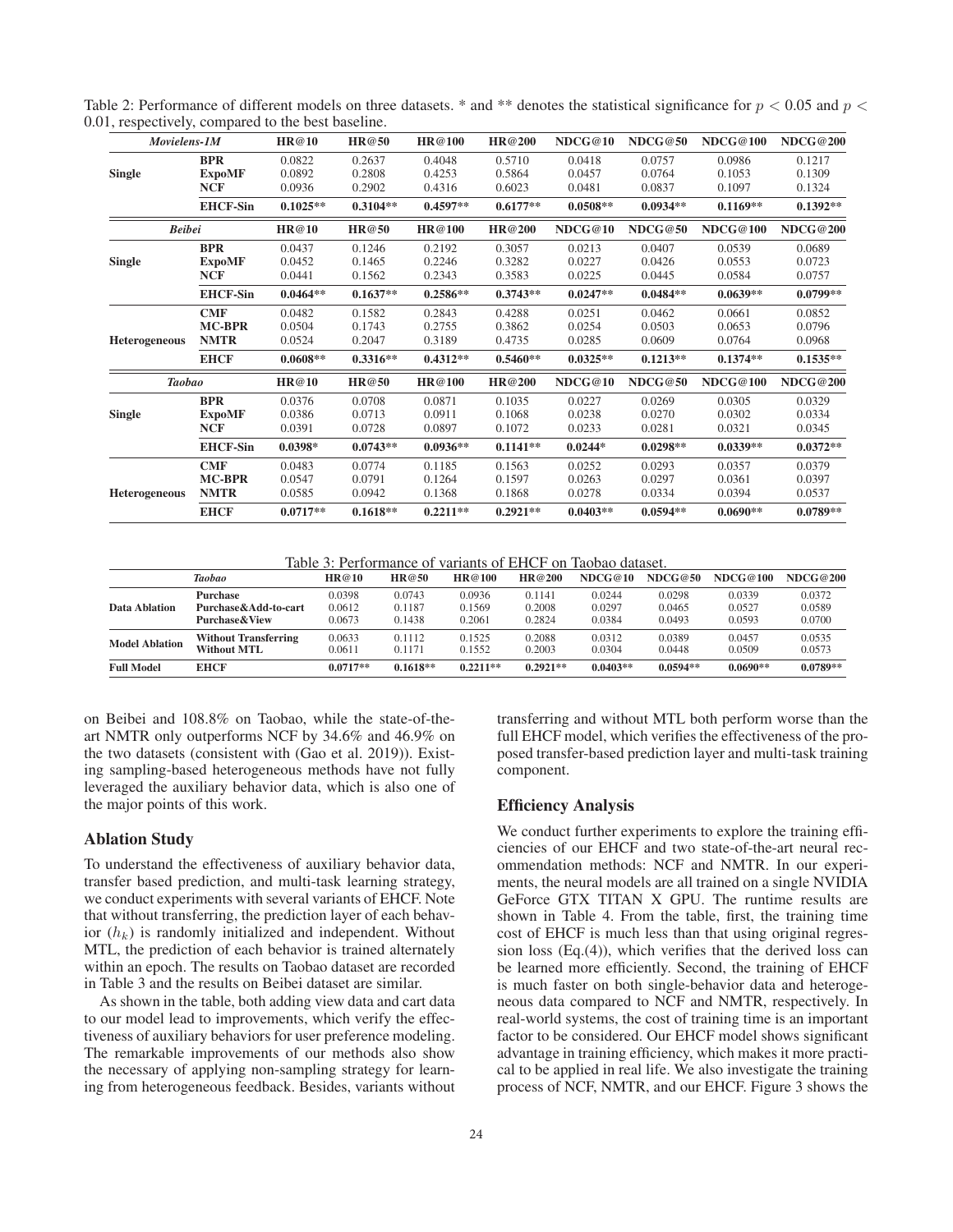Table 4: Comparisons of runtime (second/minute [s/m]). "S", "I", and "T" represent the training time for a single iteration, the number of iterations to converge, and the total training time, respectively.

| Model                               | Movielens-IM  |                                                      |                                                      | <b>Beibei</b> |            |                          | Taobao       |            |                          |
|-------------------------------------|---------------|------------------------------------------------------|------------------------------------------------------|---------------|------------|--------------------------|--------------|------------|--------------------------|
|                                     |               |                                                      | т                                                    | s             |            | т                        |              |            |                          |
| <b>NCF</b><br><b>EHCF-Sin</b>       | 91s<br>4.5s   | 100<br>100                                           | 152m<br>8m                                           | 62s<br>3.2s   | 100<br>100 | 104m<br>6m               | 115s<br>6s   | 100<br>100 | 192m<br>10m              |
| <b>NMTR</b><br><b>EHCF-Original</b> | -<br>$\equiv$ | $\overline{\phantom{a}}$<br>$\overline{\phantom{a}}$ | $\overline{\phantom{0}}$<br>$\overline{\phantom{0}}$ | 165s<br>62s   | 200<br>200 | 550 <sub>m</sub><br>207m | 180s<br>192s | 200<br>200 | 600m<br>640 <sub>m</sub> |
| <b>EHCF</b>                         | -             |                                                      | -                                                    | 7s            | 200        | 24m                      | 16s          | 200        | 54 <sub>m</sub>          |



Figure 3: Performance curves of NCF (best single-behavior baseline), NMTR (best heterogeneous baseline), EHCF-Sin, and EHCF.

prediction accuracy of the models with respect to different training epochs. Due to the space limitation, we only show the results on HR@100 metrics. For other metrics, the observations are similar. From the figure, we can see that EHCF converges much faster on both single-behavior data and heterogeneous data than NCF and NMTR.

### Handling Data Sparsity Issue

Data sparsity is a big challenge in recommendation (Volkovs, Yu, and Poutanen 2017), and heterogeneous collaborative filtering provides a solution. Thus, we further study how EHCF model performs for the users with few records of target behavior. The results are shown in Figure 4. From the results, we can see that EHCF consistently outperforms other methods by a big margin. Particularly in the first user group with only 5-8 purchase records, our EHCF still keeps a good HR@100 performance of 0.4460 on Beibei dataset and 0.2217 on Taobao dataset, which outperforms the best baseline NMTR by 70.6% and 62.5%, respectively. Since EHCF learns all types of behaviors in a reasonable way, it can achieve a good performance for users with sparse interactions.

### Impact of Parameters

To understand how hyper-parameters influence the performance of EHCF model, we test the impact of coefficient  $\lambda_k$ in the joint loss function of MTL since it is a key parameter of our method. There are three behavior types for Beibei and Taobao, which means there are three loss coefficients  $\lambda_1$ ,  $\lambda_2$ , and  $\lambda_3$ . As  $\lambda_1 + \lambda_2 + \lambda_3 = 1$ , when  $\lambda_1$  and  $\lambda_2$  are given, the value of  $\lambda_3$  is determined. We tune the three coefficients in  $[0, 1/6, 2/6, 3/6, 4/6, 5/6, 1]$  and plot the results



Figure 4: Performances of NCF, NMTR, EHCF-Sin, and EHCF on users with different number of purchase records.



Figure 5: Performance of EHCF with different loss coefficient.

of HR@100 in Figure 5 where darker blocks means better performance. In the figure, outermost blocks are rather shallow since they represent a zero  $\lambda_3$ , which is the coefficient of purchase behavior. On Beibei dataset, a relative large coefficient of carting behavior outperforms that of view behavior, while on Taobao dataset, a relative large  $\lambda_1$  leads to better performance. The reason may be the size difference of auxiliary behavioral data in two datasets.

### **Conclusions**

In this paper we introduce a novel end-to-end model named EHCF for recommendation with heterogeneous user feedback. The proposed EHCF has two key characteristics: 1) a newly designed optimization method is used for efficient whole-data based model learning; 2) the prediction of each behavior is correlated in a transfer way to capture the complicated relations among different behaviors. Extensive experiments on three real-world datasets show that EHCF not only outperforms the state-of-the-art recommendation models by a big margin, but also has a rather fast training process. This work complements the mainstream samplingbased neural models for recommendation with implicit feedback, opening up a new avenue of research possibilities for neural recommendation models. The designed efficient whole-data based strategy has the potential to benefit many tasks where only positive data is observed. Future work includes exploring our EHCF model in other related tasks such as network embedding and multi-label classification. We will also try to extend our optimization method to make it applicable to learn non-linear models.